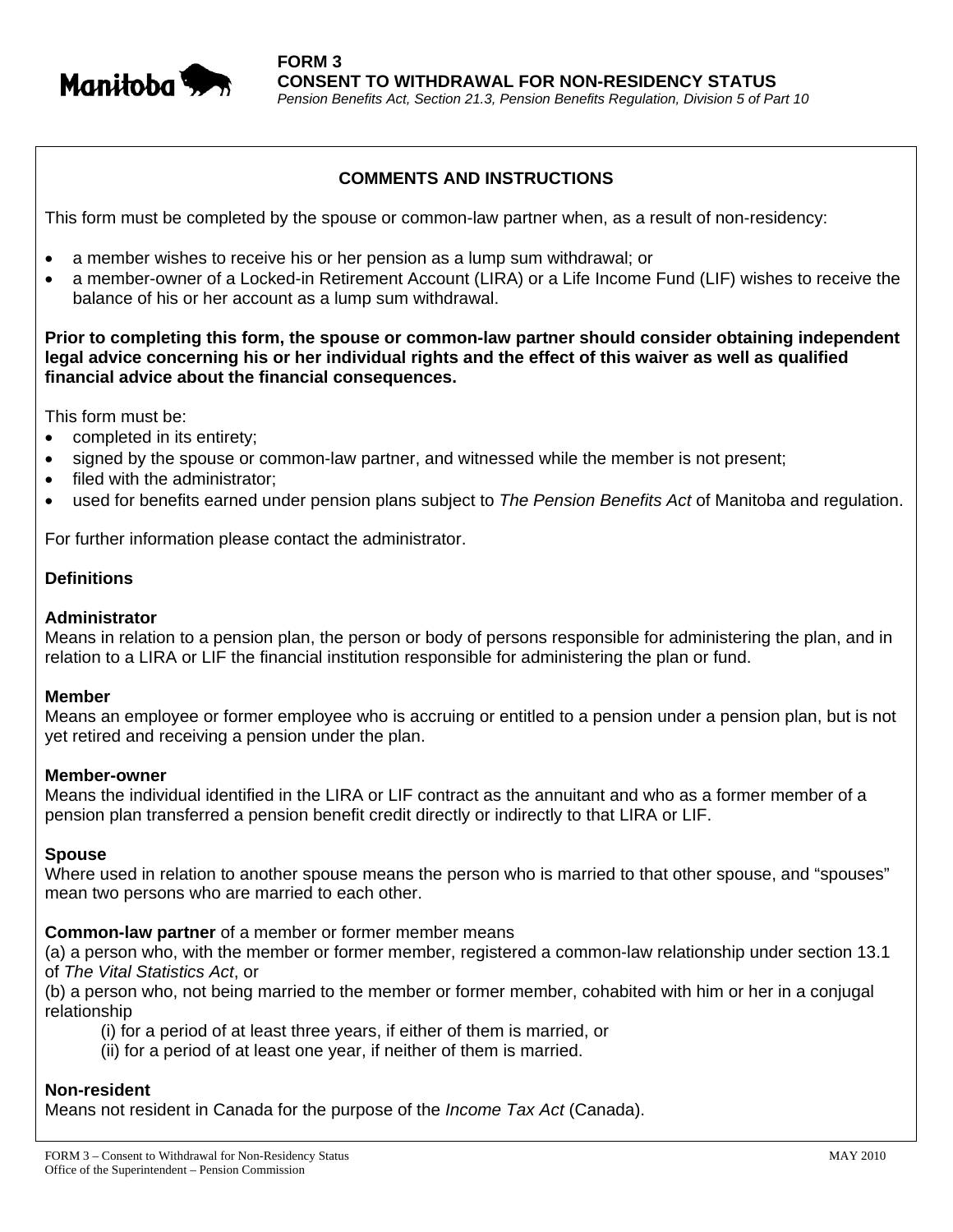

**FORM 3 CONSENT TO WITHDRAWAL FOR NON-RESIDENCY STATUS**  *Pension Benefits Act, Section 21.3, Pension Benefits Regulation, Division 5 of Part 10*

|                         | am the spouse or common-law partner |
|-------------------------|-------------------------------------|
| (as described above) of |                                     |
|                         | (name of member or member-owner)    |

The member or member-owner earned benefits under a pension plan subject to *The Pension Benefits Act* of Manitoba (Act) and was employed in Manitoba on the day he or she ceased to be an active member of the plan.

I understand that under the Act

- the member or member-owner may withdraw as a lump sum his or her pension funds due to nonresidency in Canada for the purposes of *the Income Tax Act* (Canada);
- the member-owner cannot withdraw as a lump sum his or her LIRA or LIF account without my written consent;
- if I sign this consent the funds will no longer be available to me
	- o as a survivor or death benefit on the member-owner's death; and
	- o as a spouse, former spouse or common-law partner should the funds be required to be divided under the credit splitting provisions under the Act.

### I certify that

- I have read this consent and understand it;
- I have read one of the following:
	- $\circ$  the member's termination of active member statement from the administrator; or
	- $\circ$  the member-owner's account balance statement from the administrator

and know the amount of benefit I am giving up;

- I am aware of the consequences of consenting to the withdrawal, and despite the consequences, I consent to the withdrawal;
- I am not living separate and apart from the spouse or common-law partner by reason of a breakdown of our relationship;
- the member or member-owner is not present while I am signing this form;
- I am signing this consent of my own free will without duress, coercion or compulsion of any kind; and